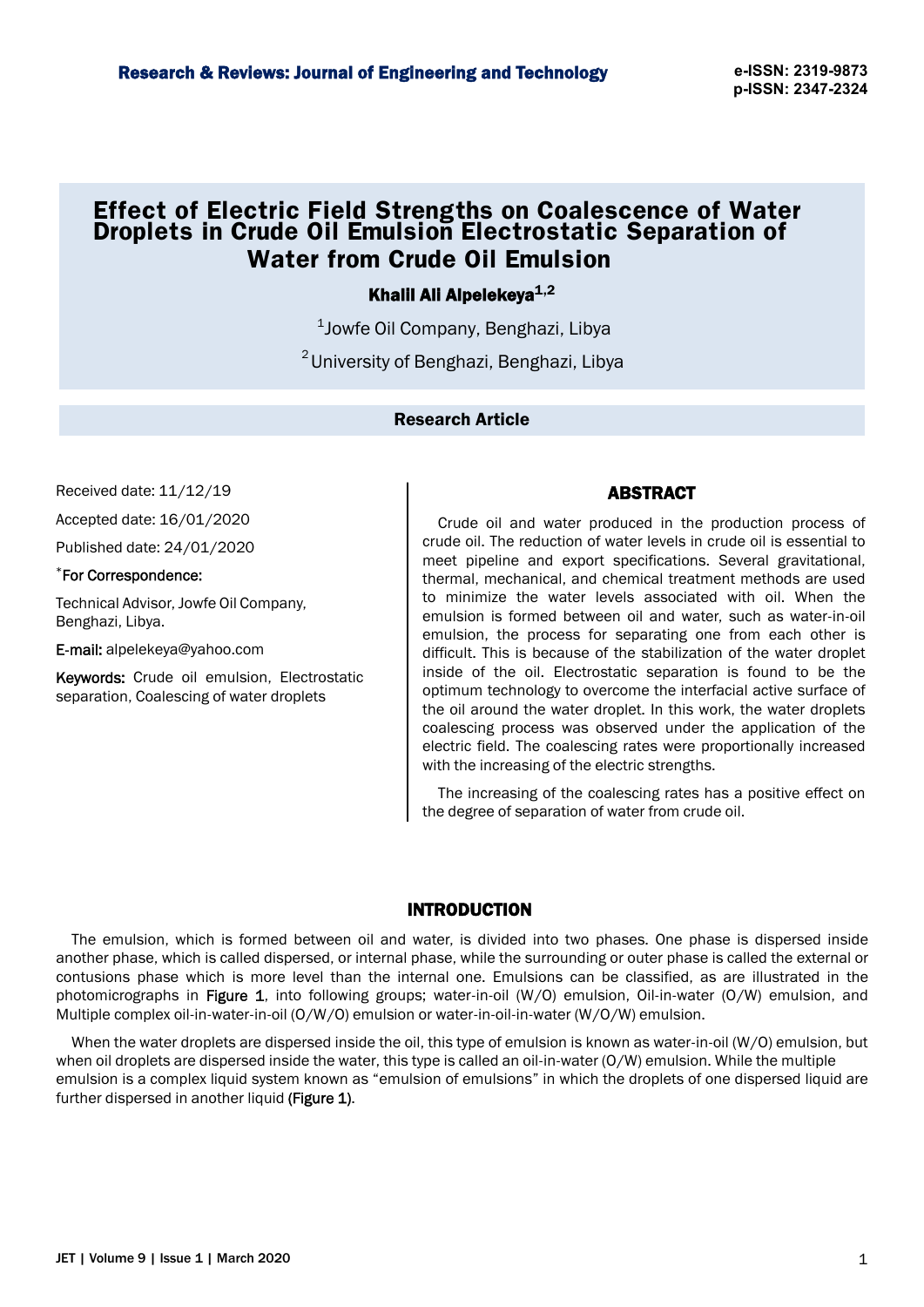### Research & Reviews: Journal of Engineering and Technology



**Figure 1.** Photomicrographs of the types of emulsions (Reproduced from; Crude oil emulsion, A state of the art review and B P Binks Curr Op Coll Interf Sci 7 (2002) 21-41).

When water is broken up into small droplets and uniformly dispersed in the oil phase, it becomes more difficult to collect and separate them by a confessional process such as mechanical and thermal processes. It has been known that water-in-oil (W/O) emulsions can be efficiently broken in an electrostatic coalesces. This has been practically true in the petrochemical industries, since the early work of Cottrell. Coalescence refers to the process of thinning and disruption of the liquid film between the droplets with the result of the fusion of two or more droplets into larger ones.

The limiting case for coalescence is the complete separation of the emulsion into two distinct liquid phases. The driving force for coalescence is the surface or film fluctuations which result in a close approach of the droplets whereby the surface tension force, that curved around the droplet, is strong thus preventing their separation [1,2]. Coalescence of water droplets when two drops collide with each other, several things must happen before they can coalesce. The film between, and as can be seen in Figure 2, the two droplets must be expelled so that their surfaces can come into contact.



**Figure 2.** A photomicrograph of an emulsion showing the interfacial film between the droplets (Reproduced from SPE Foundation).

The surface-structure must be destroyed over the area of contact in order that the droplets can actually join, and then they form a single larger drop. These two steps represent the principal obstacles to the coalescence [3,4].

# MECHANISMS OF DROPLET COALESCENT (DROPLET GROWTH UP)

The driving force behind the growth of smallest droplets by composing them to form a larger drop undergoes many forces or energy mechanisms such as collision or translational kinetic energy, gravitational potential energy, and the electric charging force.

Droplet coalescence can be assisted by the application of a high-voltage electric field to the emulsion. This is particularly beneficial for polishing the oil and reducing the oil's water content to very low levels. Many studies had proved the effect of electric fields on the coalescing of droplets. Taylor <sup>[5,6]</sup> investigated the effect of AC field, Bailes and Larkai <sup>[1]</sup>, investigated the influence of pulsed DC fields on the coalescing of adjacent drops, and Eow and Ghadiri [3].

Electrostatic coalescing works by charging the water droplets and increasing the frequency of their collision, which improves their chance of coalescence. The surfaces do not make contact since the Collision Kinetic Energy (CKE) is insufficient to expel the intervening filming layer between any adjacent droplets. The collision kinetic energy of the droplet pair is given in the following equation,

$$
CKE = \frac{p\pi}{12} \frac{\left(D^3{}_L D_s^3\right)}{D_L^3 + D_s^3} (V_L - V_s)^2 \text{ (1)}
$$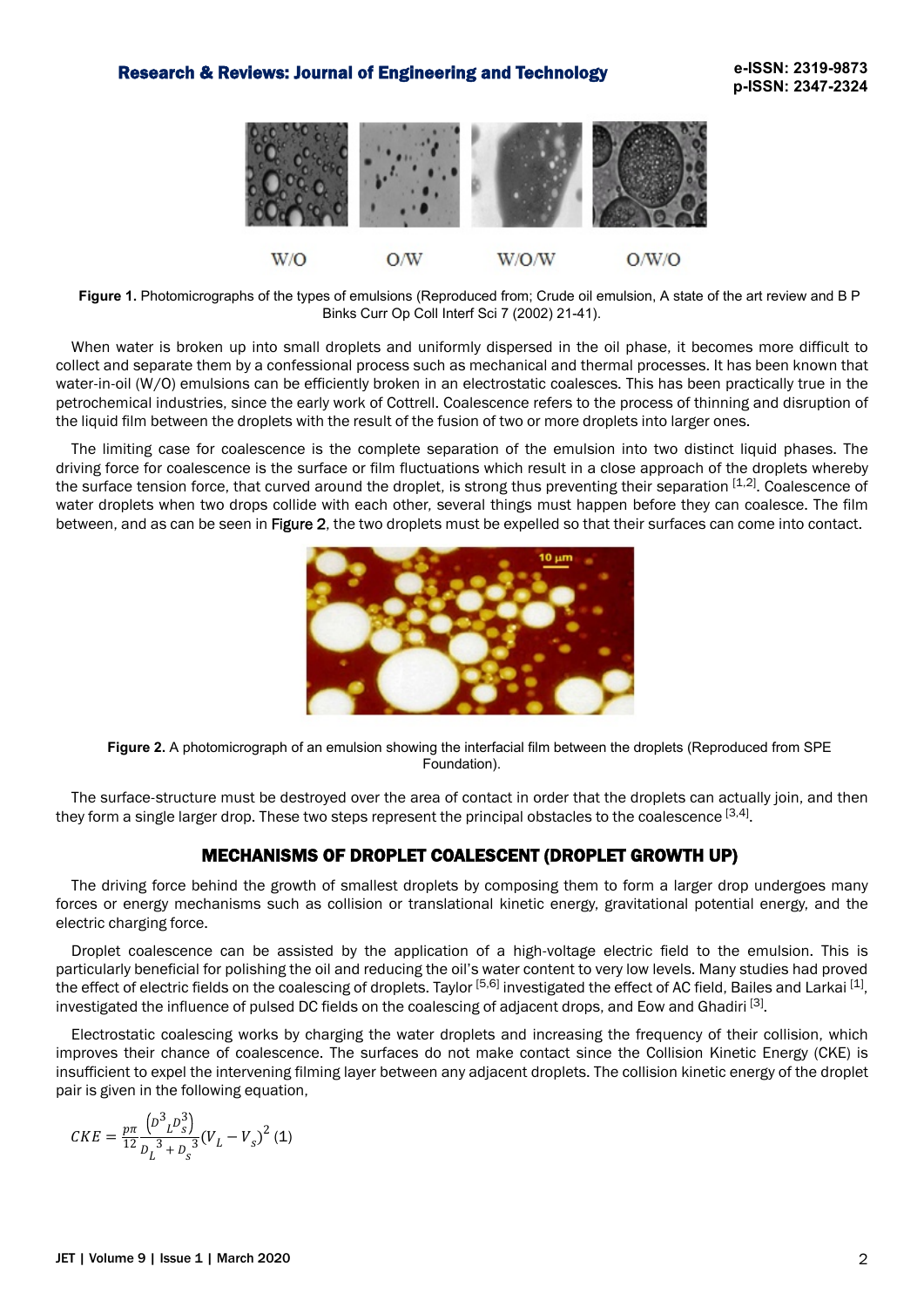#### Research & Reviews: Journal of Engineering and Technology

Where ρ, DS, DL, VS, and VL are the droplet density, the diameter of the smaller droplet, the diameter of the larger droplet, the velocity of the smaller droplet, and the velocity of the larger droplet respectively. Alternatively, can be written as; where R is the droplet size ration DL/DS as given in equation 2.

$$
CKE = \frac{p\pi}{12} \frac{(D^3_L)}{R^3 + 1} (V_L - V_s)^2 (2)
$$

Coalescence processes become faster when the ration of two droplets size (smaller/larger) approaches zero.

Droplet coalescence in which a post-collision droplet is formed whose mass is equal to the sum of the masses of the pre-collision droplets follows droplets contact. The colliding droplets will coalesce when the thickness of the layer or film between any neighboured droplets reaches the critical value. In other words, when the droplets' kinetic energy becomes sufficient to expel the film between them, i.e. the energy of the internal phase becomes greater than the surface tension energy of the external phase. Coalescence occurs when the collision kinetic energy exceeds the value of the surface tension energy that exerted by the external phase (oil phase). This energy always gives a curved power on the droplets and prohibited it from coalesces with other droplets. Generally, electrostatic charges are used to attract or repel differently charged material. When electrostatic separation uses the force of attraction to sort particles, conducting droplets stick to an oppositely charged ones [5-8].

The charge is the measure of the electric current flowing through an object. A charge can be positive or negative. Objects with a positive charge repel another positively charged droplet, thereby causing them to push away from each other, while a positively charged droplet would attract to a negatively charged one, thereby causing the two to coalesce together. As the coalescence of the droplets together as a new bigger drop will be formed because of this coalescing meanwhile the mass will increase as coalescing rate increases [9,10].

The two coalescing mechanisms mentioned above, and after residency, the time have been taken for a sufficient amount coalescing, lead to a change in the direction of the droplets. When the droplets grew up in horizontal motions and become a larger and denser drop, i.e. they are changed in to the drop. As it is given in equation 3, the resulted of gradational/potential force will become out and the drop is subjected to gravity force and a hydrodynamic force. This force will change the direction of the drop due to the increase in mass into the straight down direction toward the water collecting area.

 $PE = mgz(3)$ 

Where, PE is the potential energy that applied on the drop system, m, and mass of the drop, g; gravity, and z the distance that the drop takes toward gravity direction. In addition, the viscosity, density of the continuous phase, and the viscosity and diameter of the new drop will affect the separation process. When the droplets coalesced, this produces large drops that settle down due to gravity action. The increase in the size of the drops led to an increase in its settling viscosity. Therefore, the settling velocity of the drop increases the degree of separation and decreases the residence time of the water drop in the water in oil emulsion decreases. The settling velocity of the formed new drop that subjected to gravitational force can express equation 4 as;

$$
V_s = \frac{(pc - pd)D_d^2}{18\eta_c} \text{ (4)}
$$

Where; ρd, ρc, are the droplet density, continuous phase density, droplet diameter, and viscosity of the continuous phase respectively [8,9].

Since the coalescence refers to the process in which two or more droplets merge together to form a single larger drop. Therefore, and as illustrated in Figure 3, an external force of electric forces and gravity, play an important role in bringing droplets on the head into collision.

The second stage then consists of the thinning of the interstitial film of the continuous phase and rupturing the film inbetween the adjacent droplet. Finally, the two droplets coalesce to form a large drop.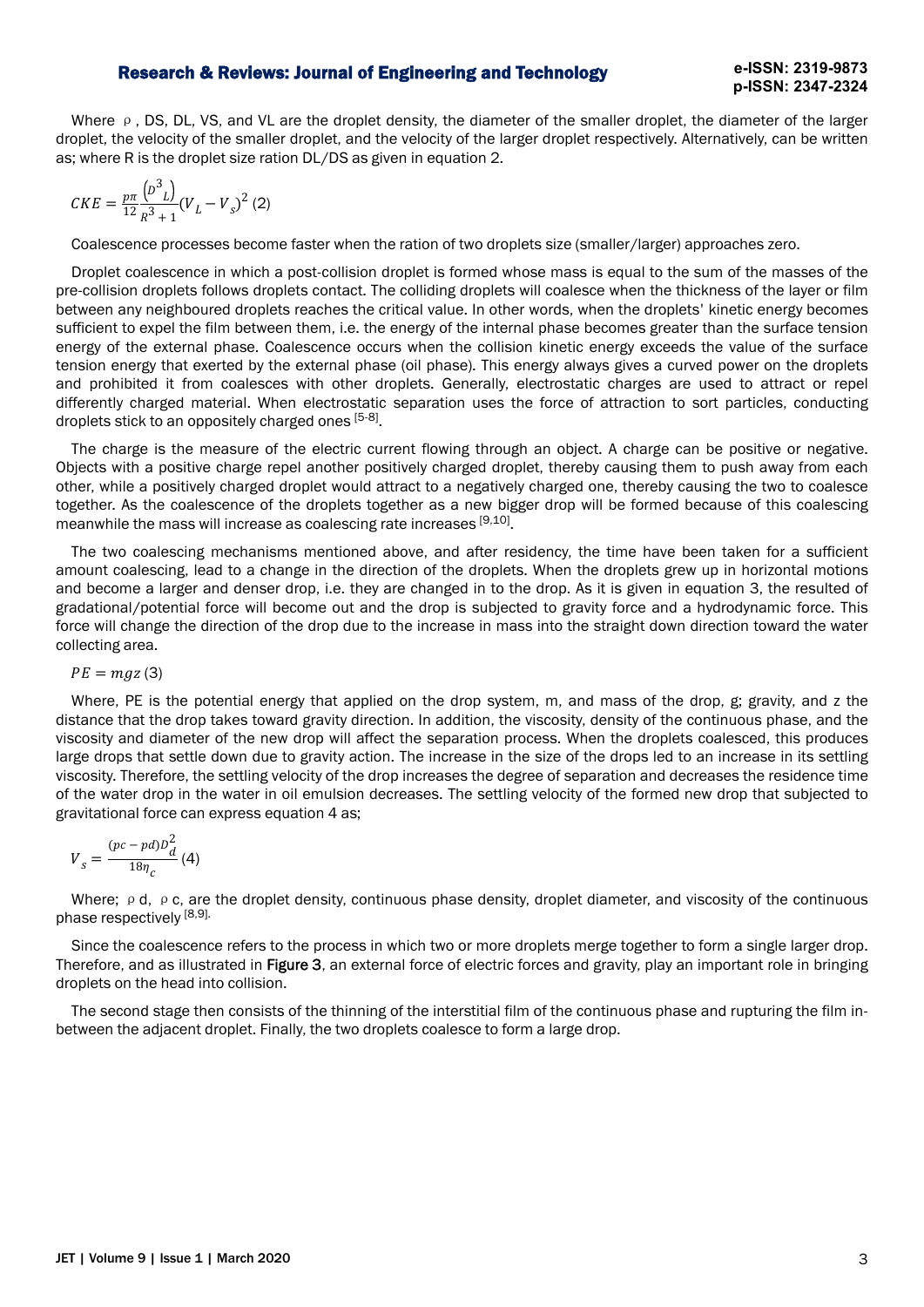

Droplets on head to coalescence



Field enhance Start film drainage

Film ruptures d bridge formation

> Complete coalescence  $(b)$

**Figure 3.** Droplets coalescing processes (a) Schematic drawing of coalescing, and (b) photomicrographs of coalescence photomicrographs of coalescence [10].

### MATERIAL AND EXPERIMENTAL METHODS

The experimental rig consists, and as is illustrated in Figure 4, essentially of a cylindrical glass jar connected with the injector device, and two electric electrodes, one as positive and another as a negatively charged electrode. In addition, other devices are attached to the cylinder, as electrometer that is used measure the current strength, multi-meter to give an accurate measurement, a Pico scope, which is used for reading the output results, and a computer for analysis the data.

In this work, the crude oil system, which considered as an external phase is simulated with silicone oil that has as same as the viscosity of crude oil. The use of the silicone oil has an advantage of transparency that assist to watch the oscillations or motions of the water droplets (The internal phase) inside the external phase. The de-ionized water is used in this work to avoid any contaminations that may affect the motion of the droplet. The scenario of work is by injection of the water droplets at the top of the cylinder with constant slow velocity; at the same time, the electric field is applied to cross the oil located between the electrodes.



**Figure 4.** The schematic diagram of the experiment.